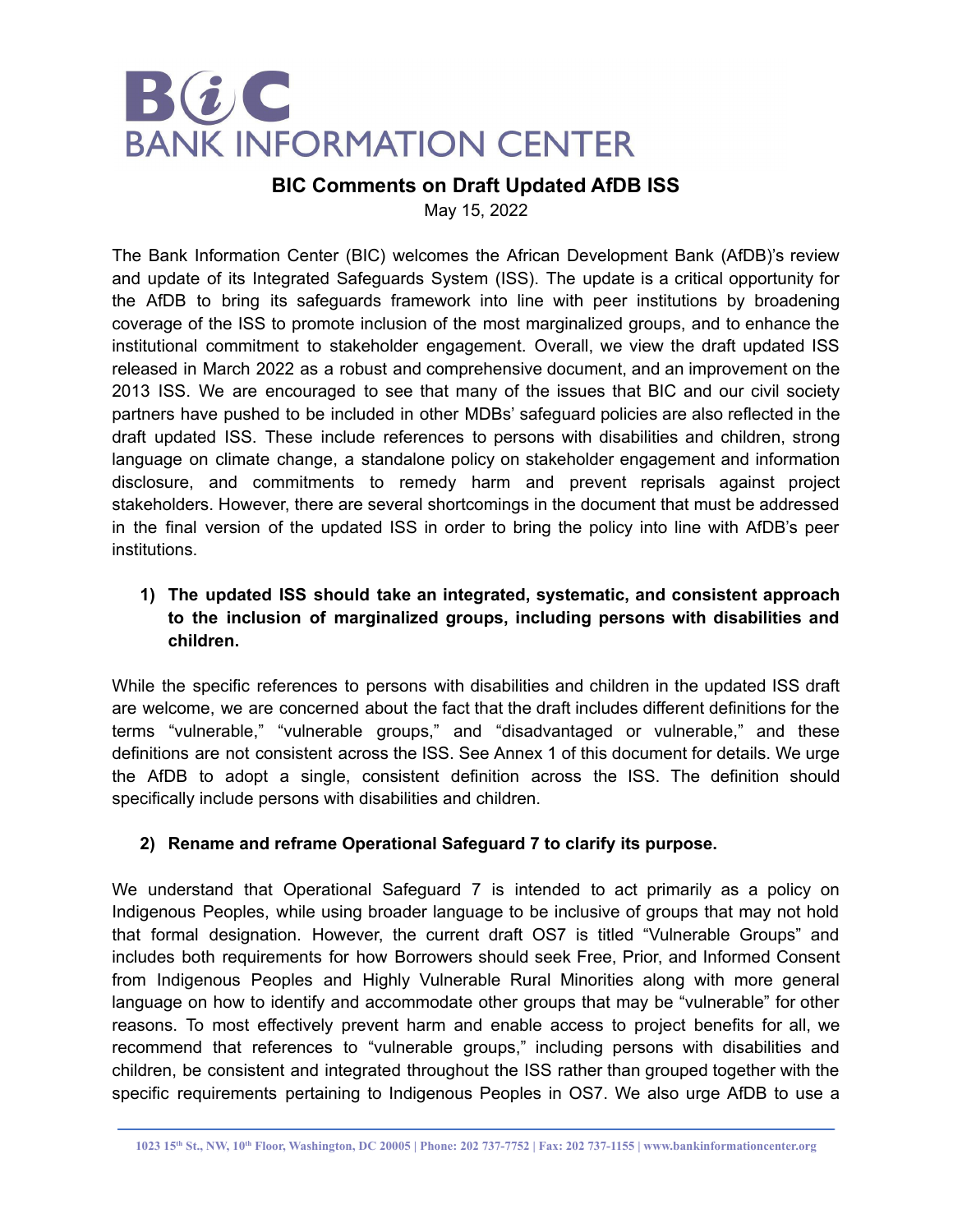different title for Operational Safeguard 7 on "Vulnerable Groups" to clarify the more specific purpose of this Safeguard, reframe OS7 to focus on Indigenous Peoples, and integrate requirements for the consideration and inclusion of other "vulnerable groups" across all OSs.

# **3) Provide a detailed plan for implementation of the updated ISS, including an accounting of the necessary increase in staff capacity, budget, and training.**

For the AfDB's new Integrated Safeguards System to work well it must be fully resourced. Proper implementation of the updated ISS will require development of new staff capacity, expertise, and training of existing staff both at headquarters and in country offices, including on social issues such as the inclusion of persons with disabilities and children. An implementation plan detailing the process and timeline for building the needed capacity to operationalize the updated ISS should be developed and considered by the Board of Directors in conjunction with the draft policy.

In addition to the above priority recommendations, we offer the following more detailed recommendations on the specific areas of the Bank's role and responsibility, community workers, disability, children, climate, biodiversity, and stakeholder engagement.

### Bank role and responsibility

It is critical that the AfDB maintains an important role in project due diligence, clearance, and supervision of compliance with all aspects of the ISS throughout project implementation. To strengthen the draft, we recommend the following:

- We recommend that the AfDB move to using four risk classes instead of three in order to provide more granularity and enable stakeholders to better track projects based on levels of risk. This would also enable the Bank itself to better manage (and subsequently mitigate) risks, provided that the risk classification process properly accounts for all environmental and social risks and associates appropriate requirements for due diligence, environmental and social impact assessments, and supervision with each risk category level.
- The list of circumstances in the ESP under which a waiver or deferral could be used, with approval from the Board of Directors, is very broad and we are especially concerned about the inclusion of Borrower capacity constraints to implement ISS requirements as a possible reason to seek a waiver. Waivers or deferrals of any requirements in the ISS should be rarely if ever used. The updated ESP should include specific language defining the situations under which waivers can and cannot be used. The ESP should clarify that any use of waiver or deferral requires formal approval by the Board of Directors in each instance, and should require that the request for a waiver of any ISS requirement should be publicly disclosed in advance of Board consideration along with the justification for that request and a plan for how the AfDB and Borrower will prevent harm and meet the substance of the ISS objectives in the project.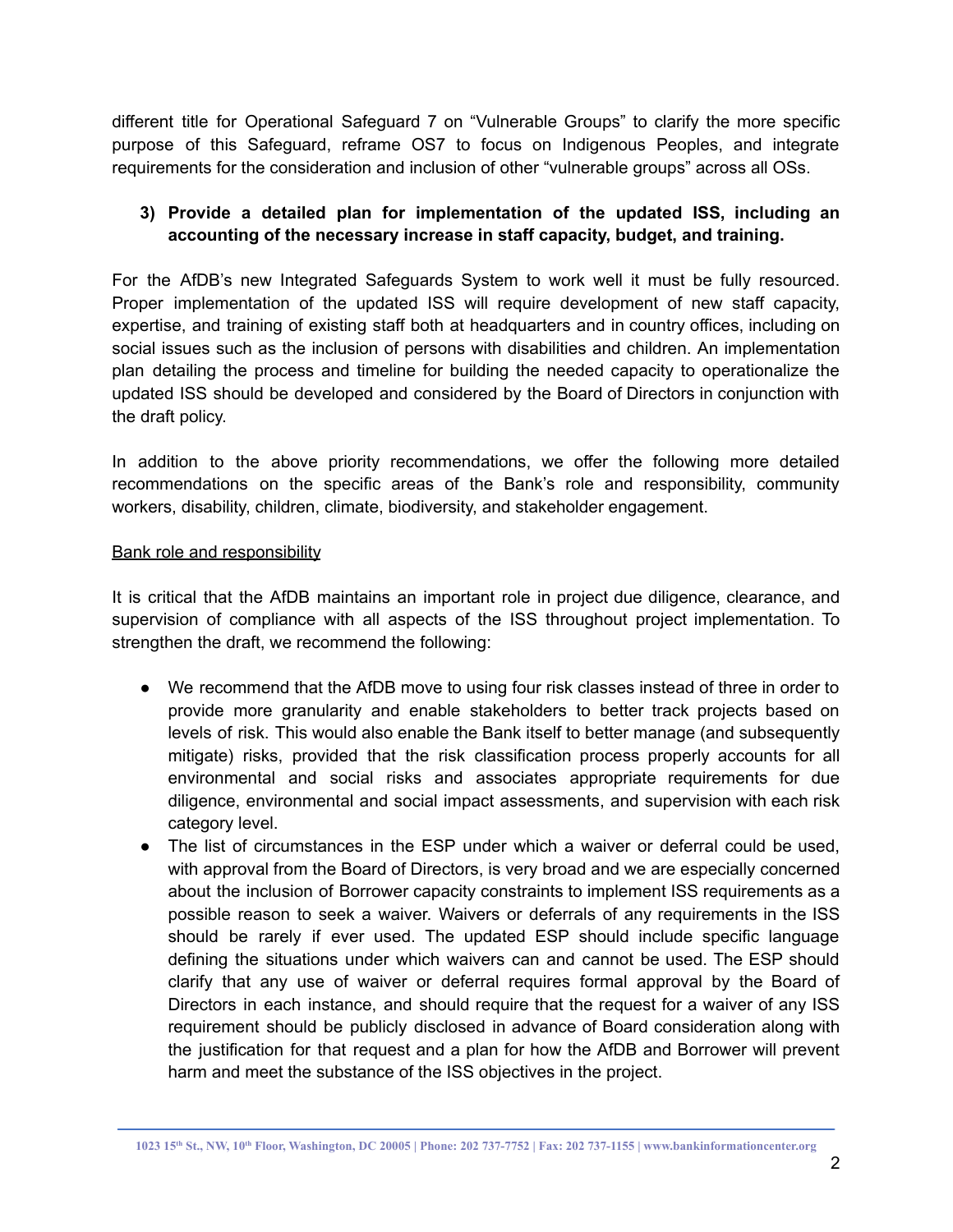● Footnote 41 in the Environmental and Social Policy should be removed to avoid the possibility of interpretation as an elimination of any responsibility of the Bank toward the supervision of Borrowers' compliance with the ISS, or in a way that would discourage the AfDB from conducting rigorous due diligence for all projects.

### Community workers

People who would fall into the category of "community workers," as defined in the draft updated OS2, are among the most vulnerable to forced labor, exploitation, discrimination, and retaliation. This group may also include marginalized groups including persons with disabilities and others. Applying a different, less clear set of requirements to this group puts them at greater risk. To strengthen the draft, we recommend the following:

• The AfDB should remove the category of "community workers" from the draft updated ISS. Instead, the provisions of OS2 relevant to "direct workers" or "contracted workers" should apply, depending on whether the workers are employed directly by the Borrower or by a third party.

# **Disability**

We welcome the language in the draft updated ISS that includes assessing and mitigating the specific disaggregated impacts of projects on persons with disabilities, applying universal access in new construction, and providing for accessibility of all consultations and stakeholder engagement to persons with disabilities. The updated draft makes significant advances in the inclusion of persons with disabilities, compared to the 2013 ISS which our monitoring of the Uganda Water Supply and [Sanitation](https://prismic-io.s3.amazonaws.com/bankinformationcenter/9f923bae-c68f-45ef-994b-6722a4cc7cfd_AfDB+project+2+pager-Uganda+WSSP.docx.pdf) project showed had serious gaps. However, there are significant issues related to definitions in the draft ISS that make it difficult for implementing agencies to identify which groups or individuals may be more vulnerable to harm or may face obstacles to project benefit. Unless persons with disabilities are specifically referenced, it is unlikely that their needs will be adequately addressed. To strengthen the draft, we recommend the following:

- It is imperative that disability be specifically referenced in any definition related to "vulnerable," "vulnerable groups," "disadvantaged or vulnerable," or any reference to individuals or groups who have been historically marginalized and may face obstacles to project benefit. The definition should be in line with the United Nations Convention on the Rights of Persons with Disabilities (CRPD) and the African Charter on Human and Peoples' Rights on the Rights of Persons with Disabilities. This means that the definition should change from "the disabled" to "persons with disabilities."
- Project budgets should reflect costs to support the full participation of persons with disabilities, and their representative organizations in stakeholder engagement activities — for example support for personal assistance, caregivers, access to assistive technologies, sign language, documents that adjust for various needs, including those with intellectual or psychosocial disabilities.

# Children

<sup>1023 15</sup>th St., NW, 10th Floor, Washington, DC 20005 | Phone: 202 737-7752 | Fax: 202 737-1155 | www.bankinformationcenter.org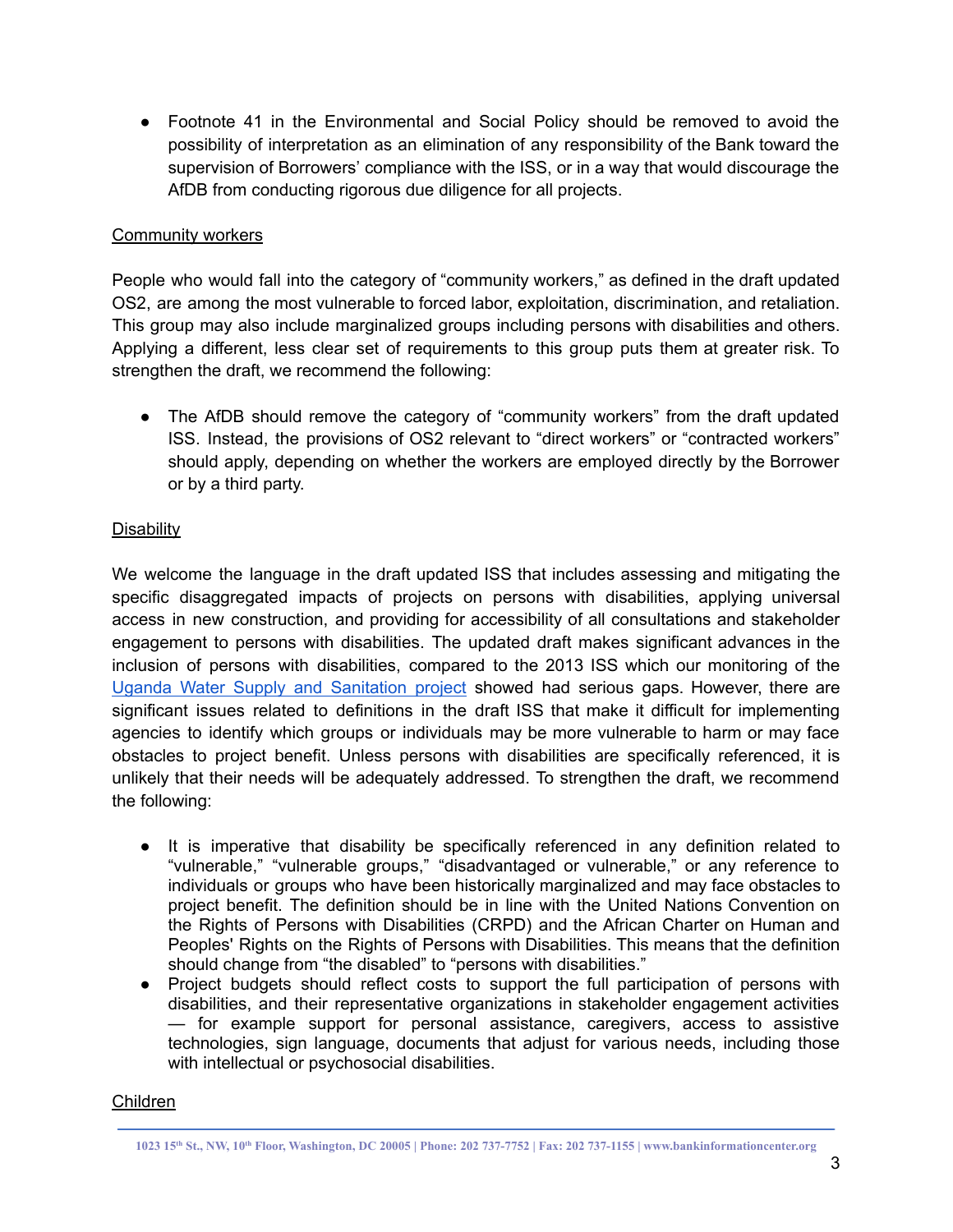We are encouraged to see specific mention of children as a 'vulnerable group'; reference to inherent risks and adverse impacts of projects on children, including SEA/H and child labor; and the inclusion of mitigation measures such as Codes of Conduct around labor camps, and provisions for access to remedy around SEA/H issues. It is essential that the AfDB protects children in the design and implementation of AfDB-funded projects by including children as a stakeholder group and incorporating strong, clear policy language in line with the United Nations Convention of the Rights of the Child (CRC) and the African Charter on the Rights and Welfare of the Child (ACRWC) into its updated ISS. To strengthen the draft, we recommend the following:

- **●** Expand the collection of disaggregated project data on children beyond OS1 Annex references and OS7 to include disaggregated data on children and youth as stakeholders as well as CSOs that closely work with children in project affected areas.
- **●** Align the ISS with international standards on minimum age and hazardous work and expand OS2 measures to prevent child labor to include contractor disqualifications and/or sanctions.
- **●** Strengthen child SEA/H response measures by expanding the treatment of Grievance Redress Mechanism (GRM) in OS10 to include specific language on provisions for handling GBV and SEA/H cases, and a requirement that GRMs be set up in a child-friendly manner.
- **●** Strengthen OS5 to require resettlement plans to specifically consider the needs of women and girls in forced displacement and involuntary resettlement due to increased risks of GBV, SEA/H, and intimate partner violence (IPV) in these contexts, and explicitly require Borrowers to include children separately in the census survey and baseline socio-economic study so as to understand and make provisions for their needs.
- **●** Include children as stakeholders and promote meaningful participation in line with the UN Committee on the Rights of the Child standards. OS10 should require that Borrowers include children as a stakeholder group in all stakeholder engagement plans (SEPs), with meaningful, accessible, and safe opportunities to participate. OS5 should include plans to engage children when planning resettlement by mentioning children explicitly and including children through meaningful participation.
- **●** Provide a detailed plan and appropriate resources for ISS implementation. This will require the development of new staff capacity, expertise, and training of existing staff at headquarters and in country offices in order to strengthen their capacity to supervise Borrowers' compliance with safeguards and provide Borrowers concrete guidance on how to prevent, mitigate, and response to child labor and child SEA/H cases and how enable child meaningful participation. This should include how to address the root causes and drivers (i.e. push-pull factors) of child labor; how to set up and implement GRM in a child-friendly manner; and how to identify, prevent and respond to child labor and child SEA/H cases.

### Climate Change

We are encouraged to see that the Operational Safeguards generally consider climate change as a risk to be managed through environmental and social assessment and pollution prevention and resource efficiency, following the mitigation hierarchy. We urge the AfDB to clarify that international conventions for pollution prevention and control to be applied must include the UN Framework Convention on Climate Change and that the AfDB definition of "greenhouse gasses" is that of the UNFCCC. Similarly, the OSs should mandate consistency with the objectives and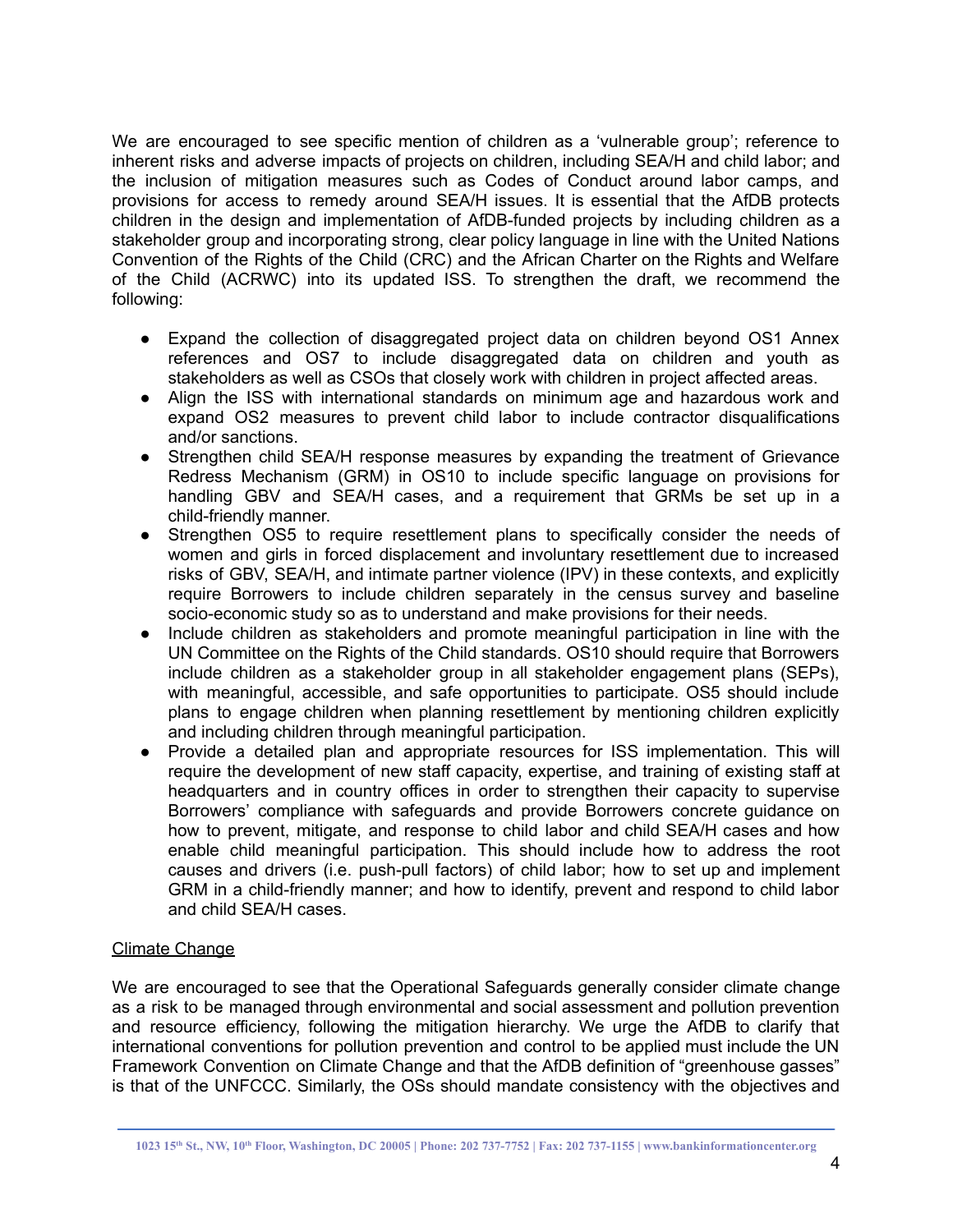requirements of the **Paris Climate [Agreement](https://unfccc.int/process-and-meetings/the-paris-agreement/the-paris-agreement)** (2015), [Glasgow](https://unfccc.int/process-and-meetings/the-paris-agreement/the-glasgow-climate-pact-key-outcomes-from-cop26) Climate Pact (2021), and regional member countries' most recent Nationally Determined [Contributions](https://unfccc.int/process-and-meetings/the-paris-agreement/nationally-determined-contributions-ndcs/nationally-determined-contributions-ndcs) under the UNFCCC. To strengthen the draft, we recommend the following:

- The exclusion list in OS1, Annex 4 [Environmental And Social Exclusion List as Complementary to the Bank Group's Negative List] should be expanded to prohibit, *inter alia*, direct or indirect financing of, or support for, 1) fossil fuel activities resulting in significant point-source or aggregate non point-source emissions, including from stationary sources such as fossil fuel-fired power stations or from mobile sources such as substantial operation of internal combustion engine vehicles, 2) upstream coal, oil and gas, that is, exploration of oil and natural gas fields, and drilling and operating wells to produce oil and natural gas, as well as coal mining for use in coal-fired power stations, 3) industrial livestock/concentrated animal feeding operations or other unsustainable agricultural practices; 4) deforestation<sup>1</sup>; 5) unsustainable biofuel production; and 6) large dams on free-flowing rivers, or any dams that do not meet World Commission on Dams (WCD) guidelines as set forth in [WCD's](https://archive.internationalrivers.org/node/3939) final report (see Annex 3 of this document for additional recommended text).
- The social cost of carbon equivalent should be incorporated in determining projects' financial feasibility. Calculation of the social cost of non-CO2 GHGs must use a 20-year, or shorter, time horizon for assessing global warming potential.
- Regarding OS3, Assessment of Climate Change Impacts and Effects, the Bank must commit to disclosure of estimated gross GHG emissions associated with all projects with greater than 25,000 tons of CO2 equivalent per annum. When Borrowers may not have the capacity to develop estimated GHG emissions, the Bank must commit to providing or procuring technical and financial assistance to achieve the analysis. Scopes 1, 2, and 3 should be included in calculating gross GHG emissions resulting from the project.
- The climate change assessment process should be strengthened, consistent with BIC's prior safeguards recommendations, to provide for a robust, strategic assessment (see proposed Climate Change Assessment Policy text in Annex 2 of this document) of mitigation and adaptation risks and opportunities, and follow-up actions.

### **Biodiversity**

While the ISS's treatment of habitat and biodiversity conservation and sustainable management of living natural resources has a number of positive elements and is consistent with the World Bank's ESS6, there remain gaps that should be addressed, given development pressures and the high value of biodiversity to economies and peoples across Africa. To strengthen the draft, we recommend the following:

<sup>1</sup> This is intended to cover specifically: 1) Production and trade, in wood or other forestry products that promotes the conversion, deforestation or degradation of natural forests or any forests of high conservation value, *inter alia*, through industrial logging, conversion of natural forests to tree plantations, or other large-scale agricultural or industrial conversion. Forests of high conservation value include areas of socioeconomic and cultural value to local communities and indigenous peoples. 2) Production or trade in wood or other forestry products other than from sustainably managed forests. This includes palm oil, other than palm oil certified as sustainable under guidelines of the Roundtable on Sustainable Palm Oil (RSPO). And 3) Use of natural tropical forest or high conservation value forest for the production of pulp and paper.

<sup>1023 15</sup>th St., NW, 10th Floor, Washington, DC 20005 | Phone: 202 737-7752 | Fax: 202 737-1155 | www.bankinformationcenter.org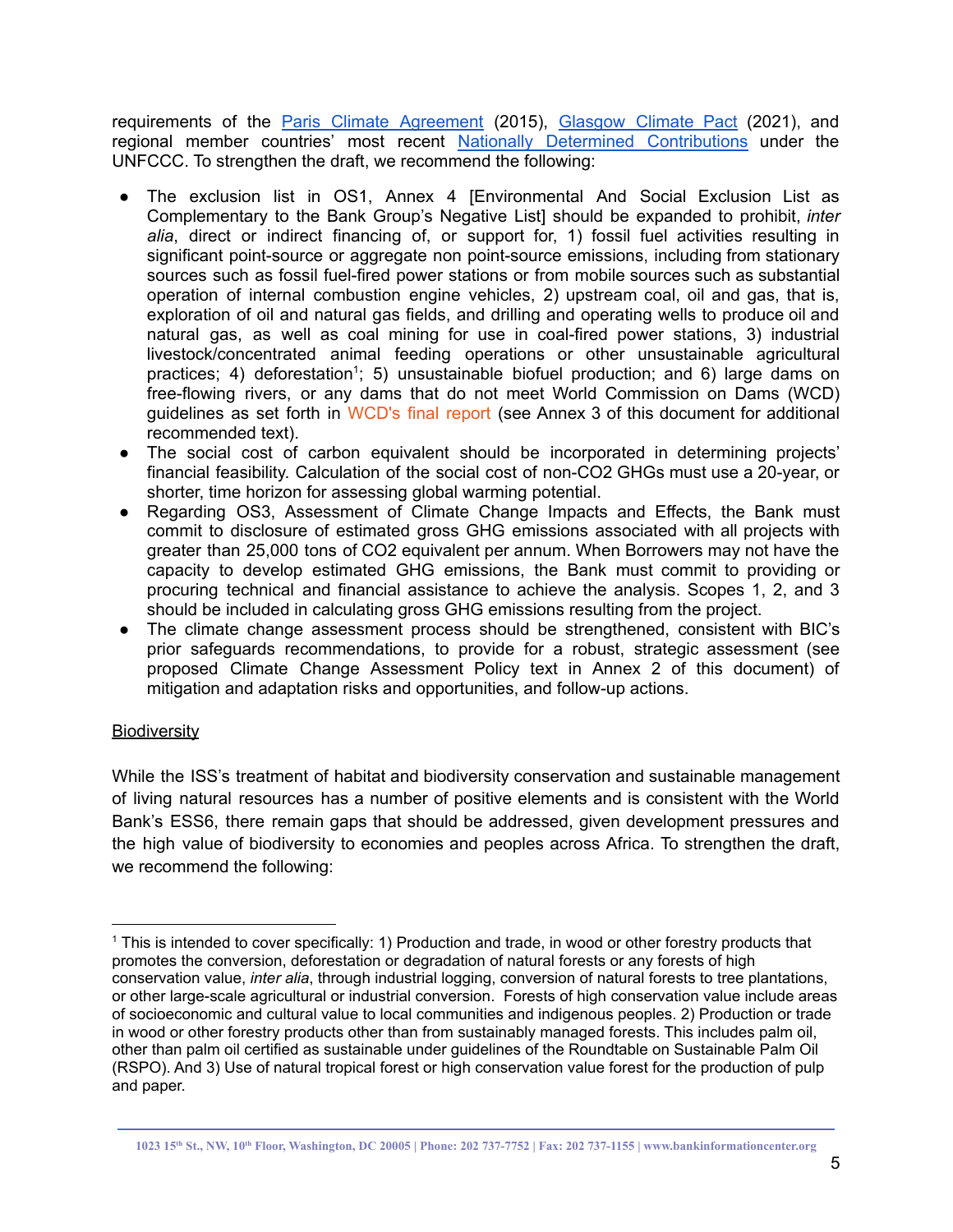- Requirements for primary suppliers of natural resource commodities must exclude financing of those engaged in significant conversion or degradation of natural or critical habitats or similar unsustainable practices. For such suppliers, Borrower must either change suppliers or AfDB financing should be withheld.
- Offsets should not be considered for environmentally harmful activities in areas of critical habitat. For these, avoidance of adverse impacts should be required.
- Stakeholders to be engaged in the development of an offset should include directly impacted local community representatives, among others. Development of offsets should rely on the communities' experience, and traditional or acquired knowledge, as well as external experts' professional opinion.
- The definition of "critical habitat" should be expanded to include 1) areas recognized by international biodiversity-relevant conventions and agreements 2) IUCN Designated Areas (Categories IA – VI) and 3) protected or at-risk marine or coastland ecosystems, including mangrove forests, wetlands, reef systems.
- For assessment of risks and impacts, OS6 should enumerate areas of biodiversity importance that may be affected by AfDB projects. We propose using the eight areas listed in the Banks and [Biodiversity](https://banksandbiodiversity.org/) No Go [Policy](https://banksandbiodiversity.org/the-banks-and-biodiversity-no-go-policy/).
- OS6 should specify that Sustainable Management of Living Natural Resources involves maintaining ecosystem integrity and ecosystem services.
- OS6 should specify that projects involving industrial-scale commercial forest harvesting operations must adhere to relevant conventions (e.g. [CITES](https://cites.org/sites/default/files/I/trees/List-of-Resolutions-post-CoP17-relevant-to-CITES-Tree-Species-min.pdf), [CBD](https://www.cbd.int/decision/cop/?id=11648)) and guidelines (International Tropical Timber [Organization\)](http://www.itto.int/direct/topics/topics_pdf_download/topics_id=104257&no=5), and avoid deforestation or degradation of primary tropical and high conservation value secondary forest.

# Stakeholder Engagement, Reprisals, Accountability, and Access to Information

We welcome the inclusion in the draft updated ISS of Operational Safeguard 10 on Stakeholder Engagement and Information Disclosure, and OS10's requirements for all projects to conduct and disclose a Stakeholder Engagement Plan, to disclose project information in accessible and understandable formats and languages, to hold consultations that are free from reprisal, and to create accessible project level grievance mechanisms. Our monitoring of the [Gambia](https://prismic-io.s3.amazonaws.com/bankinformationcenter/d63002dc-0b38-43f2-a228-f85b4efac3f4_gambia+afdb+2+pager+draft.pdf) Rice Value Chain [Transformation](https://prismic-io.s3.amazonaws.com/bankinformationcenter/d63002dc-0b38-43f2-a228-f85b4efac3f4_gambia+afdb+2+pager+draft.pdf) Programme demonstrates the importance of consulting with stakeholders, including marginalized groups and civil society organizations, in helping to identify key social risks so that they can be addressed in the project. We commend the AfDB's commitments to protecting stakeholders against reprisals and to developing a more specific staff Directive that will detail how this commitment will be applied. We are pleased to see references in the policy to assessing contextual risks and a description in OS1 Annex 1 of the specific Contextual Risk Assessment tool that can be used to conduct this analysis. To strengthen the draft, we recommend the following:

• The AfDB's commitment to protect project stakeholders from reprisals should clearly state the Bank's zero tolerance for reprisals.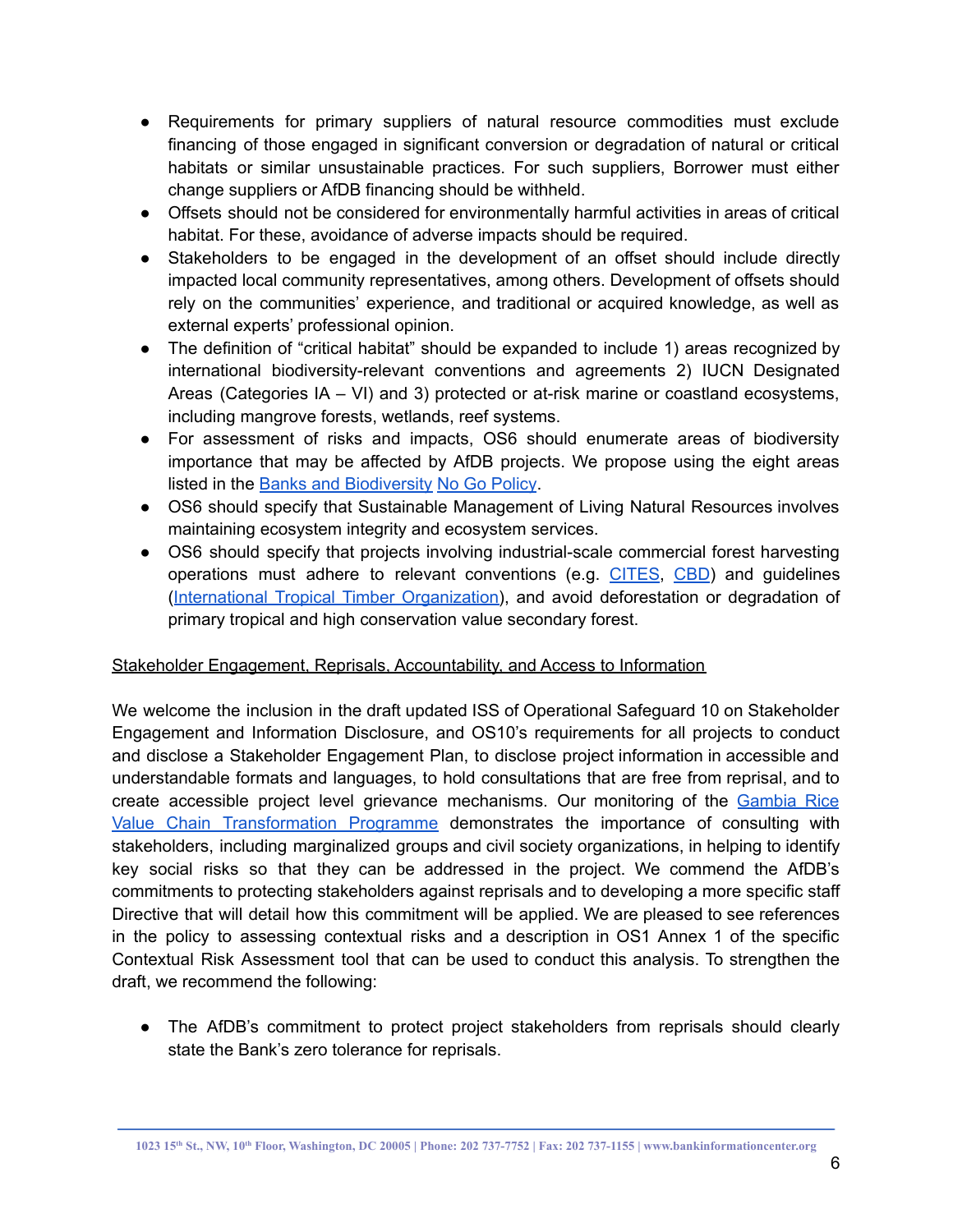- The Bank's environmental and social due diligence should include screening for contextual risks that would increase risk of reprisals, and reprisal risk should factor into project risk classification.
- For projects where an initial screening identifies high reprisal risk factors, the Bank should conduct, or require the Borrower to engage a third party specialist to conduct, a full Contextual Risk Assessment, including consultation with stakeholders, as part of the environmental and social assessment.
- The Staff Directive on reprisals should include preventative measures that should be used for projects where reprisal risks are identified, and should lay out a protocol for responding to reprisals.
- OS10 should specifically reference the important role that civil society plays as a stakeholder group and require that stakeholder identification and Stakeholder Engagement Plans include civil society organizations.
- OS10 should require that Stakeholder Engagement Plans and consultations specifically reference the AfDB's and the Borrower's commitments to prevent reprisals against project stakeholders.
- OS10 should require that Stakeholder Engagement Plans include a sufficient budget for implementation of all stakeholder engagement activities planned throughout the project lifecycle.
- The AfDB should conduct an audit of its website and information disclosure practices, identify the resources and capacity needed to comply with project documentation disclosure commitments laid out in the updated ISS, and factor the needed resources into the implementation plan.
- The Borrower should inform stakeholders of the availability and function of the Independent Recourse Mechanism (IRM) as part of project documentation, consultations, and the project GRM. The Borrower should also inform stakeholders about the AfDB's protocol for responding to reprisals.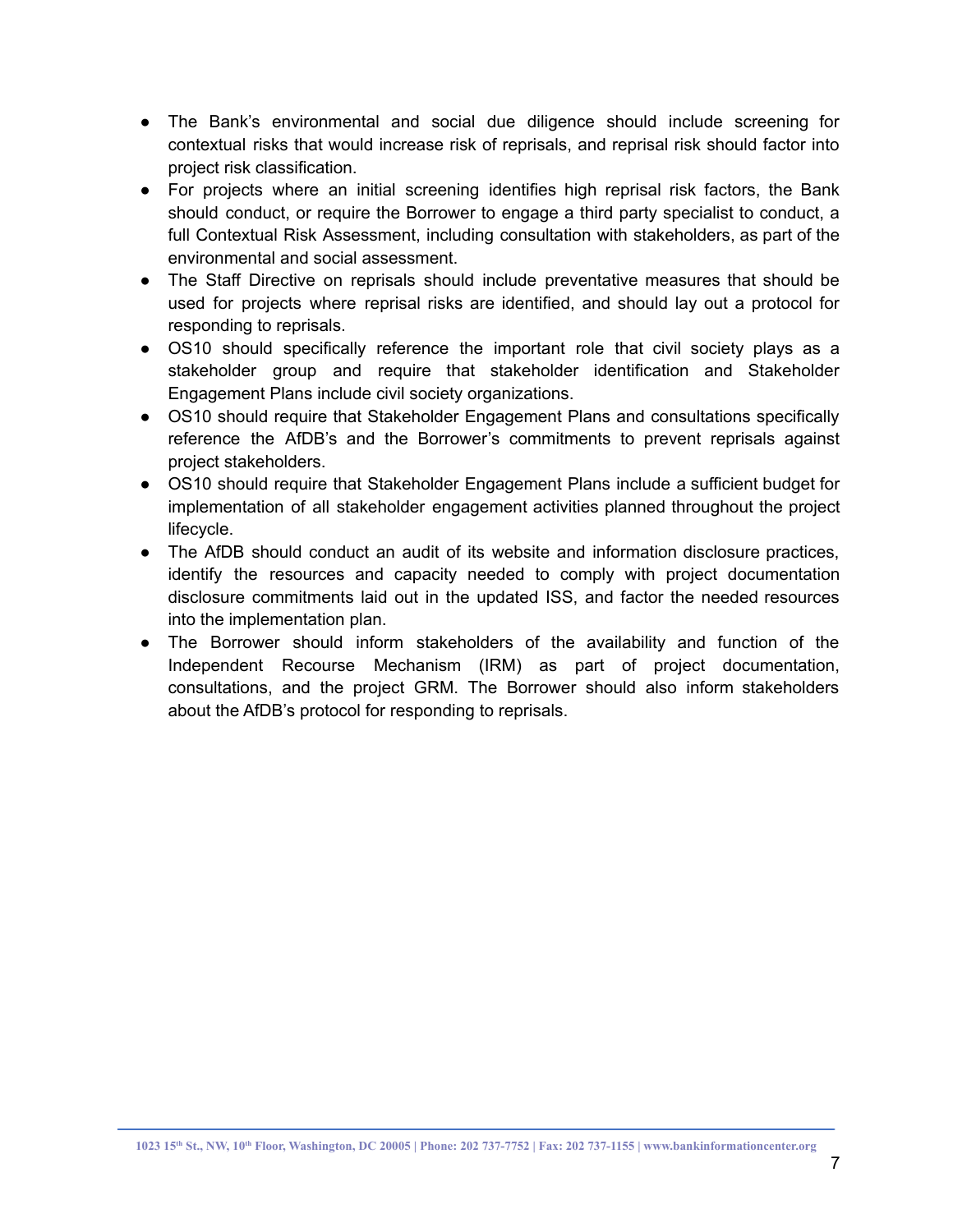# **Annex 1: Inconsistent and Unclear References to Marginalized Groups Throughout the ISS**

*Disadvantaged or vulnerable* **(Glossary)**: Disadvantaged or vulnerable refers to those who may be more likely to be adversely affected by the project impacts and/or more limited than others in their ability to take advantage of a project's benefits. Such an individual/group is also more likely to be excluded from/unable to participate fully in the mainstream consultation process and as such may require specific measures and/or assistance to do so. This will take into account considerations relating to age, including the elderly and minors, and including in circumstances where they may be separated from their family, the community or other individuals upon which they depend.

*Disadvantaged or vulnerable* **(OS1, Footnote 23):** 'Vulnerable' refers to those who may be more likely to be adversely affected by the project impacts and/or more limited than others in their ability to take advantage of a project's benefits. Such an individual/group is also more likely to be excluded from or unable to participate fully in the mainstream consultation process and as such may require specific measures and/or assistance to do so. Depending on the specific context of the project, vulnerable groups may include, amongst others, female-headed households, the disadvantaged, the landless, the elderly, youth and children, the disabled, groups who are marginalized on the basis of ethnicity, religion, language as well as sexual orientation and gender identity, and highly vulnerable rural minorities including groups referred to as indigenous peoples in some contexts.

*Vulnerable* **(Glossary):** means a group or individual likely to face harder conditions as a result of the resettlement because of such specific factors as a group's gender, economic status, ethnicity, religion, language or health condition. Depending on the specific context of the resettlement operation, vulnerable groups may thus include, for example, female-headed households, those below the poverty line, the landless, forest dwellers, minorities culturally and economically dependent on natural specific landscapes, indigenous peoples (as referred to by national legislation), those without legal title to assets, those with physical handicaps, or ethnic, religious and linguistic minorities. Identifying vulnerable and highly vulnerable minorities should be the result of careful analysis of the social and economic context, the presence of factors that may cause vulnerability and the capacity of the individual or group to cope or adapt.

*Vulnerable* **(OS1, Footnote 23): '**Vulnerable' refers to those who may be more likely to be adversely affected by the project impacts and/or more limited than others in their ability to take advantage of a project's benefits. Such an individual/group is also more likely to be excluded from or unable to participate fully in the mainstream consultation process and as such may require specific measures and/or assistance to do so.

*Vulnerable groups* **(OS7, Paragraph 5):** Depending on the specific context of the project, vulnerable groups may include, amongst others, female-headed households, the disadvantaged, the landless, the elderly, youth and children, the disabled, groups who are marginalized on the basis of ethnicity, religion, language as well as sexual orientation and gender identity, and highly vulnerable rural minorities including groups referred to as indigenous peoples in some contexts.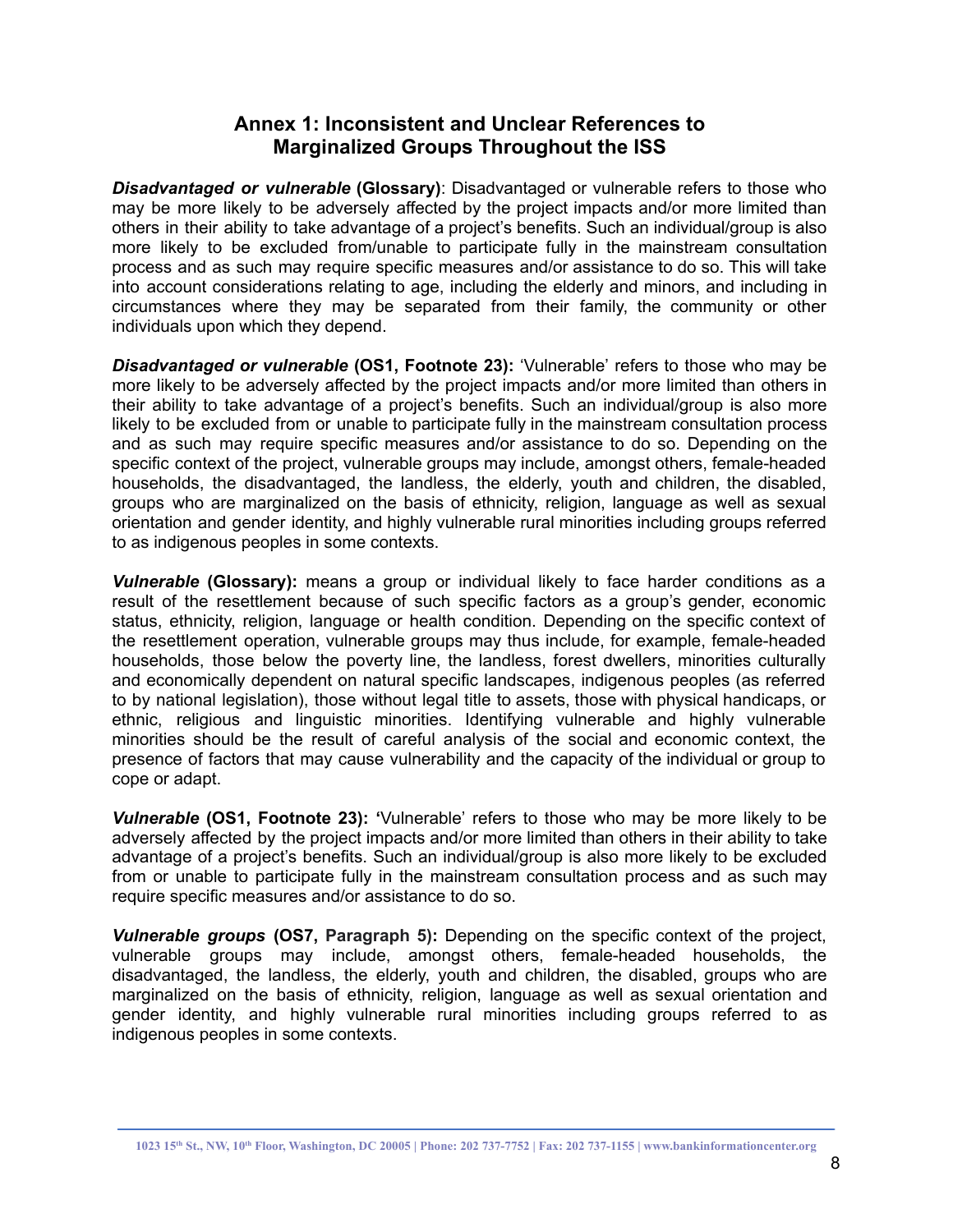# **Annex 2: Climate Change Assessment (CCA) Policy**

[we propose that this policy be included in the ISS as an Annex at the end of OS1]

1. **Requirement**: The African Development Bank ("the Bank" or "AfDB") requires climate change assessment (CCA) of all<sup>2</sup> activities proposed for Bank Group financing to help ensure that they are sustainable and sound from the climate change and disaster risk reduction perspective and thus to improve decision-making and outcomes. The CCA safeguard applies to all financing at all stages, including selection, design, planning, preparation, implementation and monitoring.

2. **Principles:** The CCA will assist the Bank to make sure that the investments it carries out do not increase the GHG footprint of the Bank's portfolio and do not increase vulnerability or risk to communities and ecosystems directly or indirectly (i.e., are not maladaptive), or if they do, to take measures to reduce vulnerability and mitigate risk. Climate Change Assessment will assist the Bank and borrowers to meet their international and national objectives to address human-induced climate change and understand different plausible scenarios relating to climate change impacts.

3. **Objectives:** The objectives of the African Development Bank's CCA safeguard are:

- i. To identify the direct and indirect impacts of the project, policy reform, or plan in increasing or decreasing greenhouse gas (GHG) emissions;
- ii. To identify the vulnerability and resilience of communities and ecosystems to adverse effects of climate change and climate-related disasters;
- iii. To identify and implement alternatives and measures, especially ecosystem-based approaches, to adapt to and/or to mitigate climate change that minimize social costs and maximize social benefits;
- iv. To select projects, policy reforms, and plans that will best reduce climate vulnerability, promote resource efficiency, and shift countries onto a low-carbon development path;
- v. To help the Bank and its borrower establish synergy, integrate the policy, project, and plan with any existing or planned climate-related measures in the impact area.

# **Roles and Responsibilities**

4. The African Development Bank is responsible for assessing climate risk at a strategic level through the country strategy and the preparation of a country climate change risk assessment, screening projects for climate change risk (see paras. 8 and 9), conducting due diligence to verify project information, including the adequacy of Alternatives Assessment, and for reviewing, monitoring, and supervising projects throughout the project cycle in conformity with the Bank's Safeguard Policy Statement, including this CCA safeguard.

5. Climate Change Screening: The African Development Bank screens and categorizes all Bank-funded projects for climate change risks and impacts at the earliest stage of project preparation, i.e. beginning with project identification. Screening and categorization is undertaken to (i) reflect the significance of potential impacts or risks resulting from emissions of the project; (ii) assess the risk associated with climate change on the project; (iii) identify the resources

<sup>&</sup>lt;sup>2</sup> Over a minimum threshold of \$1 million of African Development Bank finance (grant, loan, equity, guarantee, or technical assistance) per transaction or related transactions.

<sup>1023 15</sup>th St., NW, 10th Floor, Washington, DC 20005 | Phone: 202 737-7752 | Fax: 202 737-1155 | www.bankinformationcenter.org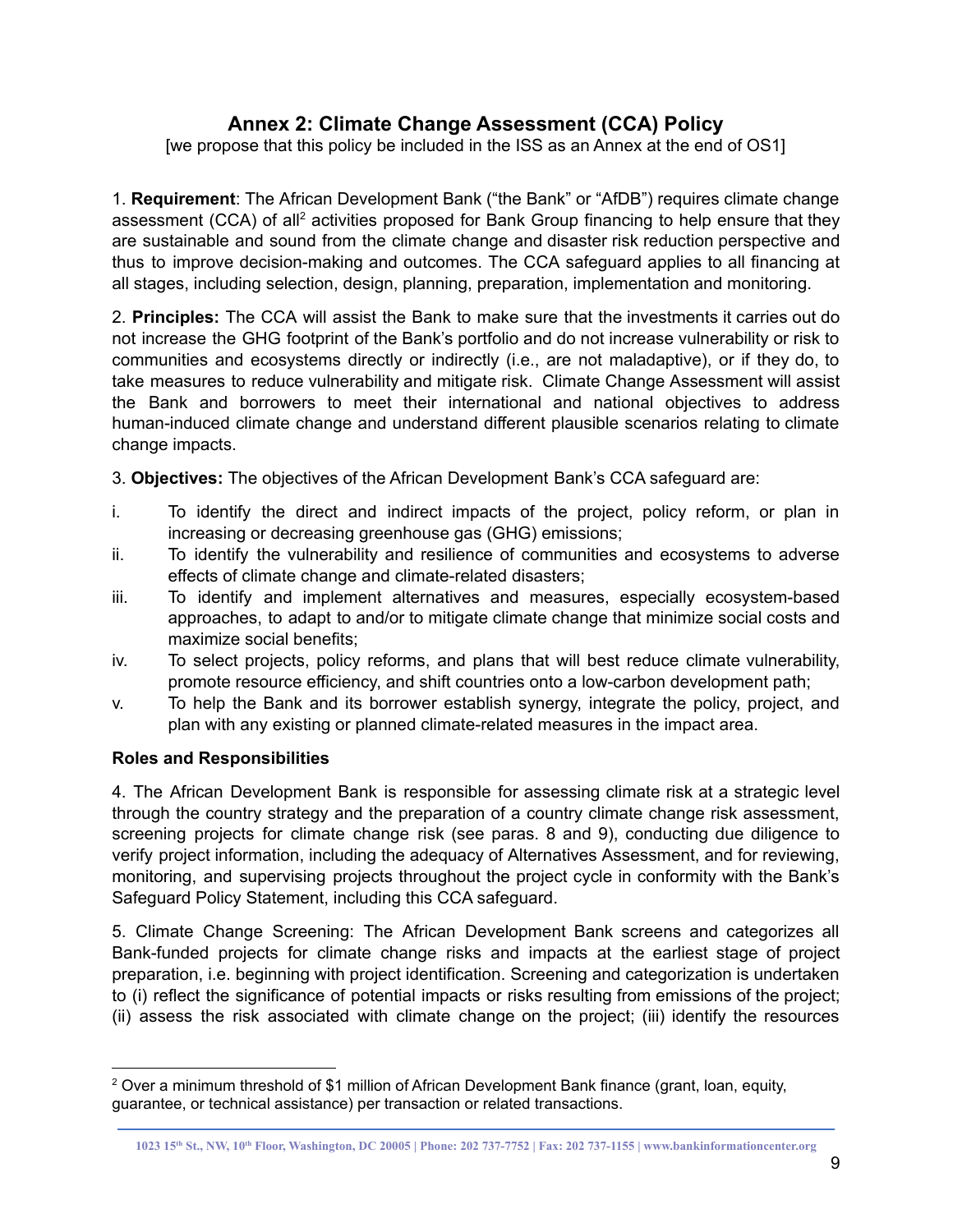required for safeguard measures; and (iv) determine disclosure requirements consistent with the ISS.

6. Each proposed project<sup>3</sup> is scrutinized as to its type, location, scale, and sensitivity and the magnitude of project impacts on climate. For the following projects, a CCA is required:

(i) Category A. A proposed project is classified as category A if it may have significant climate impacts, or be significantly impacted by climate change.

(ii) Category B. A proposed project is classified as category B if its potential climate impacts are moderate. These impacts are reversible, and in most cases any risk mitigation measure can be designed more readily than for category A projects.

Financing provided to financial institutions is screened in light of known or potential on-lending to third parties, which will be accorded the same weight as if provided directly by the Bank to the third party.

7. The borrower, in coordination with other responsible government agencies and third parties as appropriate, will conduct a climate change assessment, and establish and maintain a CCA appropriate to the nature and scale of the project and commensurate with the level of its climate change risks and impacts, as dictated by its risk categorization. The CCA requires the borrower to quantify the direct, indirect, induced and cumulative climate change impacts associated with a project, both *ex ante* as part of project appraisal and Alternatives Assessment, and *ex post* as part of project monitoring.

8. The CCA will incorporate the following elements: (i) policy; (ii) identification of risks and impacts; (iii) management programs; (iv) organizational capacity and competency; (v) stakeholder engagement, as per Safeguards requirements; and (vi) monitoring and review, as per Safeguards requirements. Additionally, the borrower will use the "best available technology" to improve efficiency and reduce emissions of greenhouse gases and short-lived climate pollutants. As climate change impacts on vulnerable communities are often magnified with displacement/denial of access to land and water resources, the borrower is required to integrate these into the CCA.

9. The Bank reviews the findings and recommendations of the CCA and climate change project management and/or action plan, to determine whether it provides an adequate basis for processing the project for Bank financing, and is responsible for borrower compliance with the Bank's CCA requirements. The Bank provides adequate support, financial and otherwise, to enhance borrower capacity to meet policy requirements.

10. The African Development Bank does not finance projects that do not comply with its CCA policy and procedures, nor does it finance projects that do not comply or are inconsistent with the host country's climate change laws, regulations, or commitments, including host country obligations under international law or commitments or plans in Nationally [Determined](https://unfccc.int/process-and-meetings/the-paris-agreement/nationally-determined-contributions-ndcs) [Contributions](https://unfccc.int/process-and-meetings/the-paris-agreement/nationally-determined-contributions-ndcs) (NDCs), National Adaptation Programs of Action [\(NAPAs](https://unfccc.int/topics/resilience/workstreams/national-adaptation-programmes-of-action/introduction)), or Nationally

<sup>&</sup>lt;sup>3</sup> Further references to the "project" herein should be understood to include policies or programs being supported by the proposed ADB financing.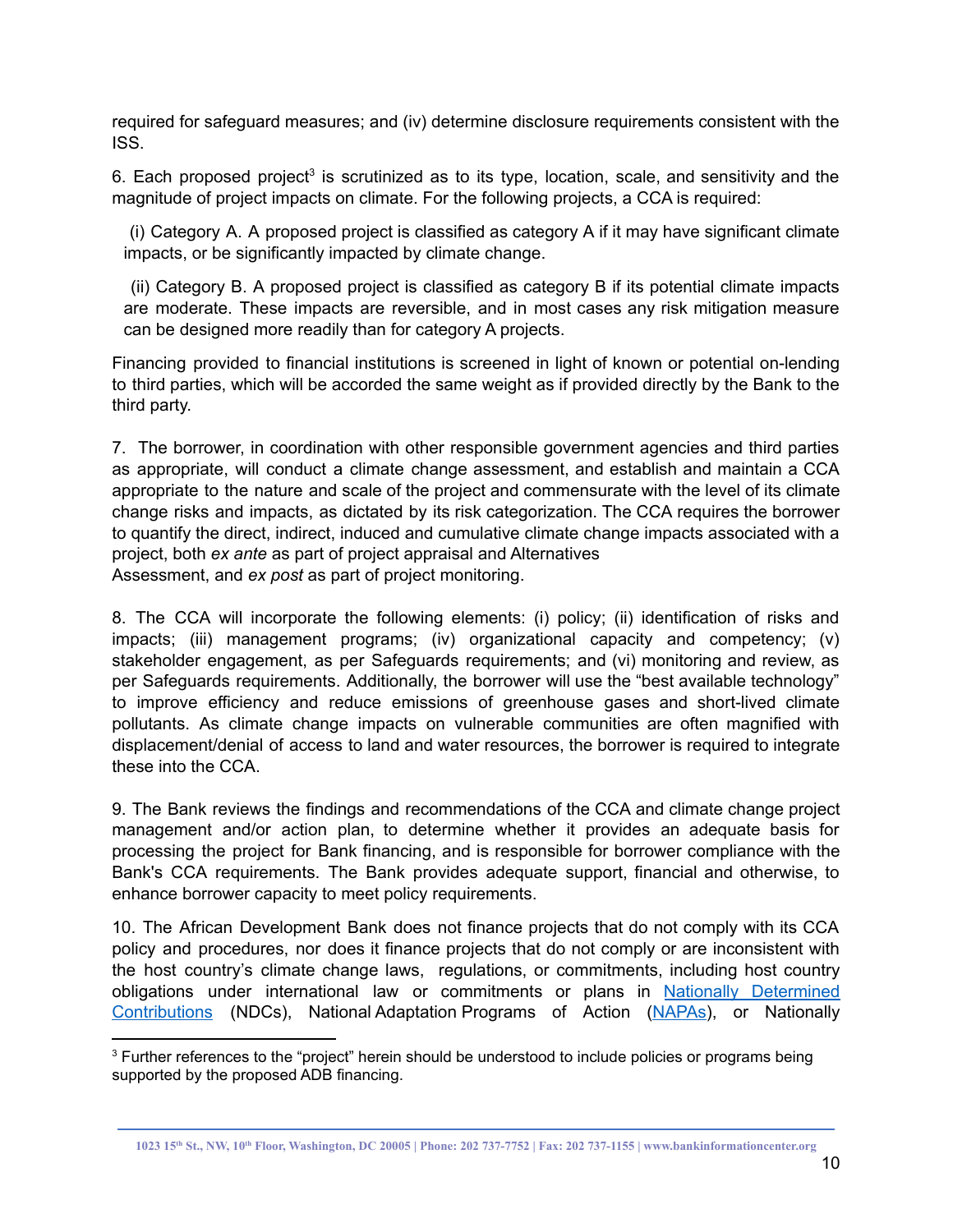Appropriate Mitigation Actions ([NAMAs](https://unfccc.int/topics/mitigation/workstreams/nationally-appropriate-mitigation-actions)) prepared for or submitted to the UN Framework Convention on Climate Change. The African Development Bank will prioritize projects that will help countries meet their international climate commitments.

### **Climate Change Assessment Content**

11. CCA examines and recommends project or policy alternatives based upon cost-benefit analysis that prices all relevant climate change mitigation and adaptation options, and identifies ways of improving project selection, siting, planning, design, and implementation by rigorous application of the mitigation hierarchy. Integral to the mitigation hierarchy is avoidance of harmful impacts; this includes avoidance of financing items in the Exclusion List (see Annex).

12. CCA identifies and takes into account relevant country climate change plans which set objectives for climate change adaptation and mitigation, including NDCs, NAPAs, NAMAs or related documents submitted to the UNFCCC.

13. The degree to which a natural or social and economic system is susceptible to climate change shall be determined at different levels. The CCA assesses to what extent areas, water resources, land-use types, communities, and socio-economic groups are vulnerable or at risk to climate change and how the proposed project or policy changes their climate vulnerability. As climate change is expected to continue over multiple project cycles, the CCA explicitly identifies, evaluates, and selects feasible ways that the project can be modified now and in the future to adapt to the effects of a changing climate.

14. Consideration of different socio-cultural and socio-economic vulnerabilities and adaptive capacities within societal groups is an important component of CCA. Climate change can affect men's and women's roles and activities in new, unplanned ways. Gender issues related to climate change should therefore be assessed and measures identified to address any and all the issues of different groups according to their unique vulnerabilities. Particular attention should also be paid to potentially disproportionate adverse effects on poor populations in drought-prone, flood-prone, and coastal areas subject to potential climate change impacts.

15. Where the country has national or relevant sectoral climate change plans in which objectives for GHG emissions or climate risk reduction have been set, these objectives should be clearly identified and used in the CCA. Where such objectives are not available, the CCA should clearly define the objectives to be met.

16. The CCA estimates the composition, magnitude and intensity of GHG emissions for each relevant element and phase of the project. This should be estimated by using a life-cycle approach and should include any effects of the project on carbon sinks. The estimate of the project's net emissions shall be evaluated in the context of any government or industry best practices and reduction targets or objectives.

17. An Alternatives Assessment is required to identify alternative plans and measures to reduce climate-related disaster risk and reduce or avoid GHG emissions directly or indirectly, for example, by expanding the project or choosing different technologies or designs. The CCA explicitly identifies and evaluates alternative ways to reduce and/or avoid GHG emissions for all elements and phases of the project. Alternatives should be assessed on their economic feasibility, not financial feasibility, and on their differential impacts on communities and ecosystems. Resource- and energy- intensive projects should be required to undertake

<sup>1023 15</sup>th St., NW, 10th Floor, Washington, DC 20005 | Phone: 202 737-7752 | Fax: 202 737-1155 | www.bankinformationcenter.org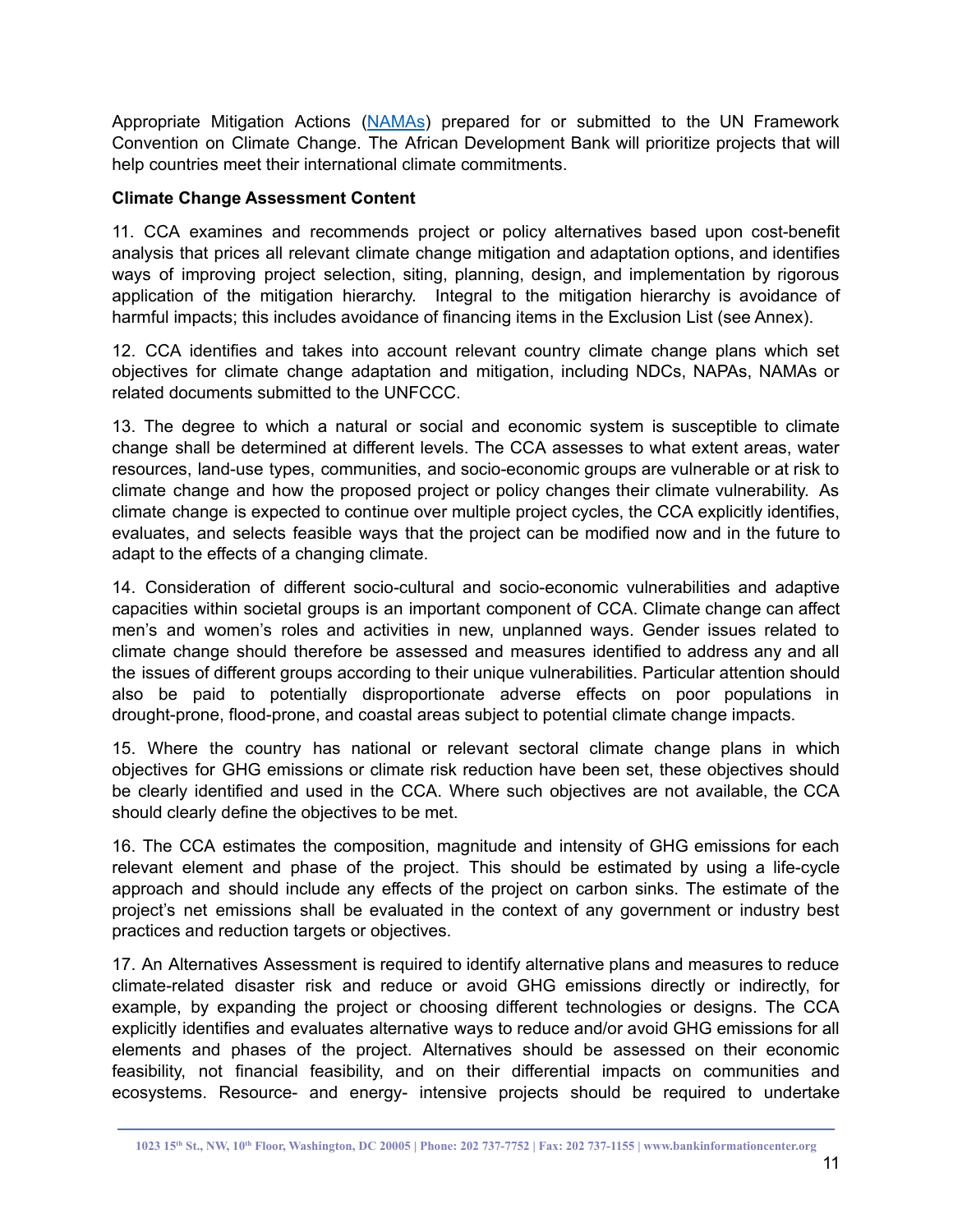efficiency audits and implement resource reduction and demand-side management strategies to identify and capture opportunities for efficiency improvements. The Bank should also require clients to adopt rigorous efficiency standards, consistent with Safeguard Requirements 1- Environment, for the plant and equipment of the projects it supports.

18. Mitigation and adaptation may have different goals, and each can have consequences that interact in both positive and negative ways. The CCA assesses the interactions of mitigation and adaptation consequences and measures, and identifies those which contribute to both or which contribute to one, but reduce or limit the other. Potential synergies and modalities to achieve them should be addressed, along with conflicts and modalities to avoid them.

19. Broad scientific consensus exists that the climate is changing; however, there is significant uncertainty about the predictions in any precise geographic area or time. The CCA should address this uncertainty by explicitly:

- Considering a reasonable, credible range of possible future climate scenarios.
- Assessing the effects of climate change on the project, the beneficiaries, its goals and objectives.
- Assessing the effects of the project on climate change.

20. CCA takes into account the variations in project and country conditions; the findings of country climate change studies; national climate change action plans, NDCs, NAPAs, and NAMAs; the country's overall policy framework, national legislation, and institutional capabilities related to climate change; and obligations of the country, pertaining to project activities, under relevant international climate change treaties, agreements and pledges, including the UNFCCC Paris Agreement (2015) and any successor agreements or pledges, such as the [Glasgow](https://ukcop26.org/glasgow-leaders-declaration-on-forests-and-land-use/) Leaders' [Declaration](https://ukcop26.org/glasgow-leaders-declaration-on-forests-and-land-use/) on Forests and Land Use, which the country has ratified or signed.

21. Where impacts are significant, climate change management plans (CCMPs) are required. These should address both long-term and short-term CC risks, as well as risk mitigation and adaptation options, prioritizing those that increase synergies and improve sustainability, such as ecosystem-based approaches that provide multiple natural resource management benefits.

22. CCA ensures, as per internationally accepted best practices, adequate baseline information, skill mix, budget, and proper sequencing in CCMPs. Adaptation and mitigation measures focus on those with top-ranked impacts, that are agreed upon, scheduled, and have identified responsibilities and specified durations. The total climate change budget is fully integrated as part of the overall project cost.

23. CCA requires the Bank and its Borrowers to assess how subsidies and regulations may support or impede them from achieving their sustainable development and climate mitigation objectives. CCA requires the Bank to provide clear policy direction regarding how the legal and regulatory landscape should be assessed and how the outcomes of those assessments should be factored into project decision-making. This will provide guidance as to what kinds of projects may or may not merit support given identified shortcomings in the regulatory and policy framework, and how better regulations should be considered as an alternative to a proposed project.

# **Climate Change Assessment Instruments**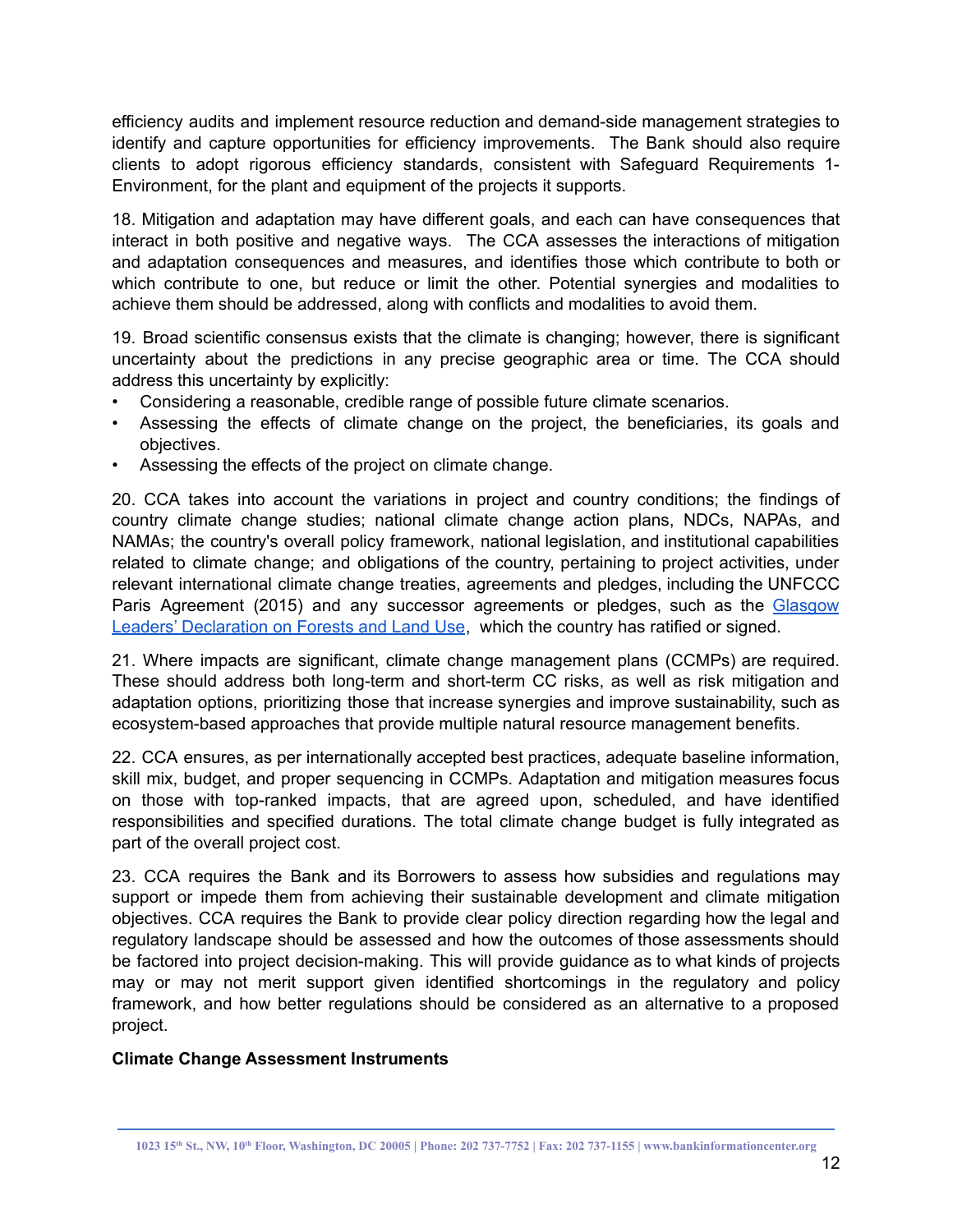24. CCA requires the use of transparent planning and assessment to ensure that Bank supported activities are as low-carbon, pro-poor, resilient and sustainable as possible, while favoring those with the lowest lifecycle cost, externalities included.

25. Depending on the project, a range of instruments can be used to satisfy the Bank's CCA requirement at different levels and covering the strategic and pre-decision period, and project and implementation period. These are:

• Strategic: (1) Greenhouse Gas Accounting (GHGA)/Protocol; (2) Country Climate Risk Assessments; (3) Low-Carbon Development Strategies; (4) Nationally Appropriate Mitigation Measures (NAMAs); (5) National Adaptation Plans (NAPs) or National Adaptation Programs of Action (NAPAs); (6) National Action Plans to Reduce Short-lived Climate Pollutants; (7) Integrated Resource Planning (IRP); (8) River Basin Assessment; (9) Strategic Environmental Assessment (SEA);

• Project: (1) Climate Resilience Assessments for projects (CRA); (2) Best Available Technology Assessment (BATA); (3) Alternatives Assessment; (4) Full Life-cycle Accounting of Environmental and Social Externalities; (5) Cumulative Impacts Assessment (CIA); and (6) Open Source Impacts of REDD Incentives Spreadsheet [\(OSIRIS\)](https://openei.org/wiki/OSIRIS_and_the_Collaborative_Modeling_Initiative_on_REDD_Economics) analysis.

Each use of these instruments should be communicated and explained in clear, easy-to-read language, and the relevant documents should be readily accessible to those interested and need to be consulted in advance.

### **Public Consultation and Access to Information**

26. CCA and any instruments it uses must adhere to the Bank's Safeguard Policy Statement. This means, inter alia, that the borrower should ensure that climate change risks and mitigation or adaptation options are meaningfully consulted and explained in clear, easy-to-read language. The relevant documents should be readily accessible to potentially affected communities and interested parties. Full and timely public availability of information, in a universally accessible place and in a language and form understandable to all affected people and the public, is essential for meaningful consultation, informed Bank decision-making, and to be in accordance with Bank Disclosure and Access to [Information](https://www.afdb.org/en/disclosure-and-access-to-information) Policy requirements.

### **Due Diligence and Review**

27. The African Development Bank's due diligence requires field visits to climate-sensitive areas of proposed project influence (water supply, storm surge, flooding areas, sea-level rise, etc.) and desk reviews of relevant country climate change analysis (such as NAMAs, etc.). The Bank confirms that:

- i. all key potential direct, indirect, induced and cumulative climate change impacts and risks of a project are identified through the appropriate CCA, including potential trans-border risks;
- ii. effective measures to apply the mitigation hierarchy for the adverse impacts are incorporated into the project plans, design and implementation;
- iii. the borrower/client understands and is able to implement the Bank's integrated safeguard system (ISS) requirements and has the necessary commitment and capacity to manage climate change impacts and/or risks adequately. For all projects involving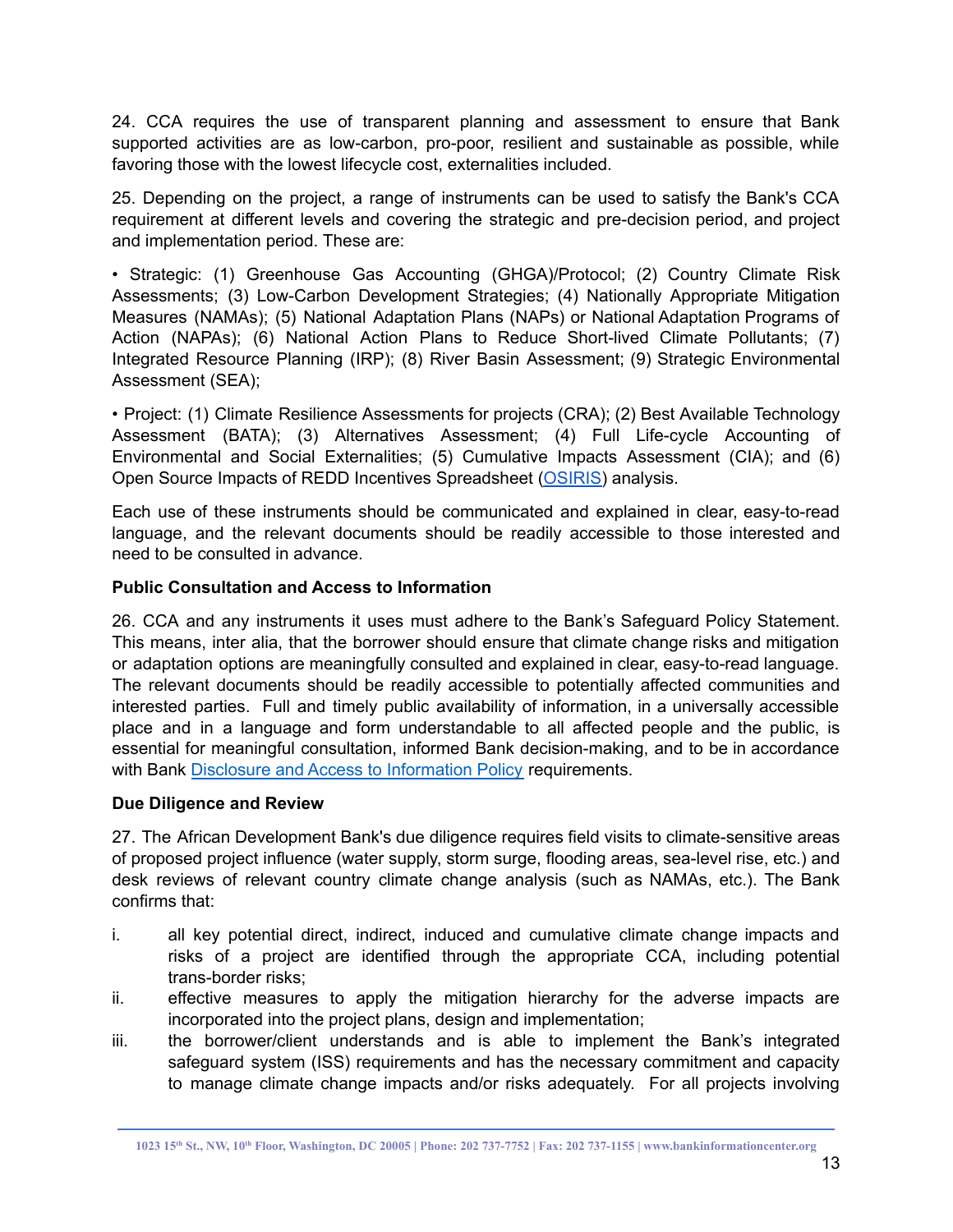significant climate change risks, the Bank requires the borrower/client to engage an independent advisory panel with appropriate skills for country relevant climate change during project preparation and implementation;

- iv. the role of third parties is appropriately defined in the safeguard and climate change management plans;
- v. consultations with affected people and other stakeholders are conducted in accordance with the Bank's safeguards (ISS) requirements, including meaningful free, prior and informed consultation or consent, when applicable, of the Indigenous Peoples; and
- vi. the affected communities have been informed of and understand their right to access the Bank's Accountability Mechanism at the earliest possible stage in the project cycle, as per Bank safeguard (ISS) requirements.

### **Implementation**

28. Once a proposal has been implemented, the actual outcomes may be different from those that were identified through the use of CCA. The CCA should therefore identify and describe the impact monitoring, evaluation, management, and communication measures that will be carried out for unanticipated impacts after the proposal has been implemented. The CCA will review the adaptive management plan of the project proposal to be able to respond to changing climate conditions.

29. Legal documents shall bind the client to compliance with African Development Bank CCA requirements. The Bank reviews project performance against borrowers' commitments as agreed in the legal documents. Monitoring and supervision shall include climate change outcome indicators that enable the tracking of climate costs and benefits to affected communities and the environment. The Bank monitors projects on an ongoing basis until a project completion report is issued.

30. If a borrower fails to comply with legal agreements on CCA or other safeguard (ISS) requirements, then the Bank may exercise legal remedies, including suspension, cancellation, or acceleration of maturity, that are available under African Development Bank legal agreements.

# **Accountability**

31. The borrower establishes and maintains an independent grievance redress mechanism to receive and facilitate resolution of affected peoples' concerns and grievances about the borrower's climate change performance at project level. The grievance redress mechanism operates in accordance with the ISS and other applicable Bank policy. It addresses affected peoples' concerns and complaints promptly, using an understandable and transparent process that is gender-responsive, responsive to marginalized, discriminated against and vulnerable groups, culturally appropriate, and readily accessible to all segments of the affected people at no costs and without retribution. The mechanism should not impede access to the country's judicial, administrative, or alternative dispute resolution remedies. The borrower maintains a publicly available registry of complaints received, with identifying information of the complainants removed.

32. The borrower informs project-affected communities of the AfDB Independent Review Mechanism (IRM) and its procedures whereby people adversely affected by Bank-financed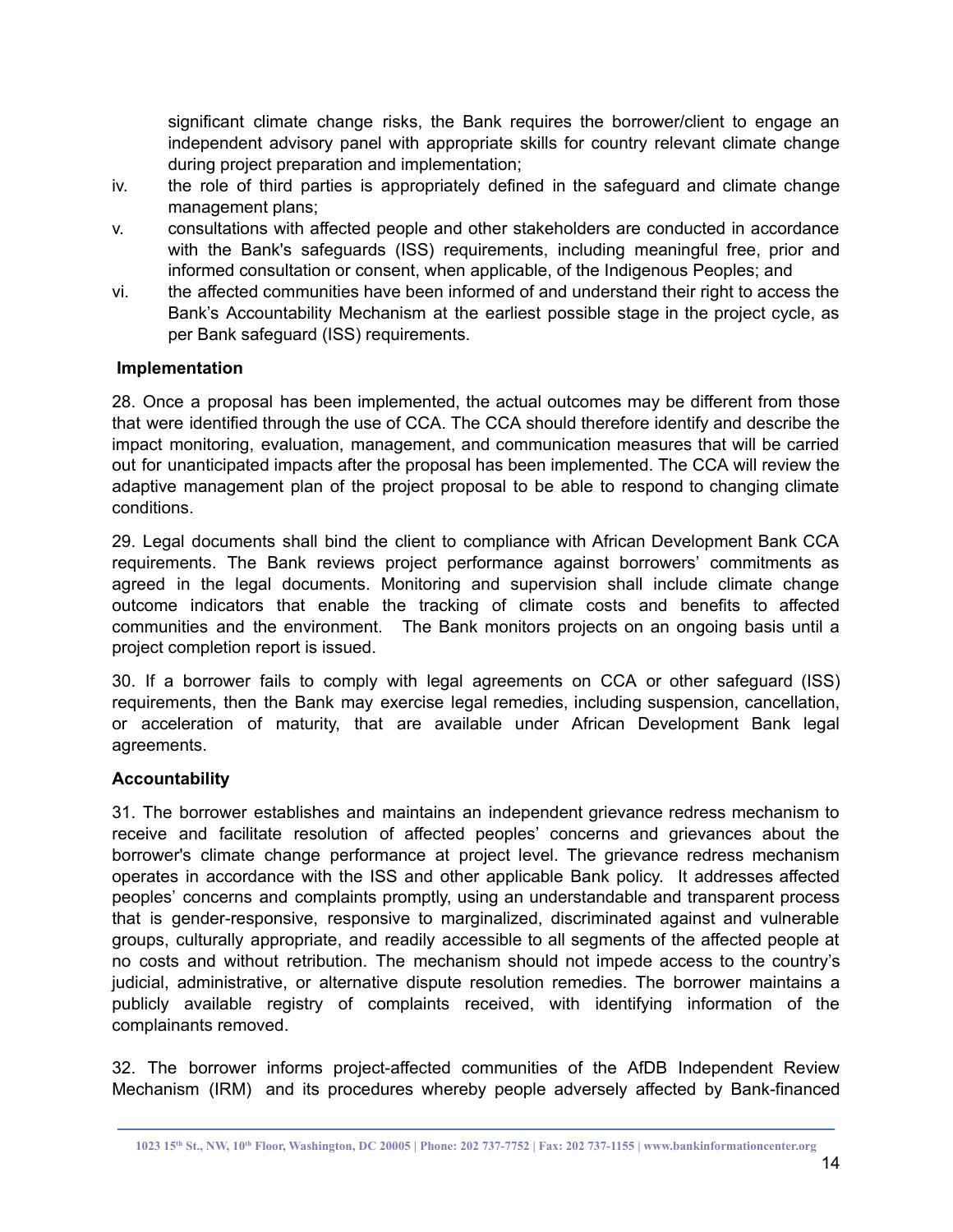projects or their climate-related impacts can voice and seek resolution of their problems, as well as report alleged violations of the Bank's ISS. Information related to the existence, the role of, and access to the Independent Review Mechanism**,** including brochures and other resources provided by the Independent Review Mechanism, should be publicly available, in a local language, including by the project grievance mechanism. Affected communities have the right to access the Independent Review Mechanism regardless of whether or not they choose to utilize the borrower's independent grievance redress mechanism.